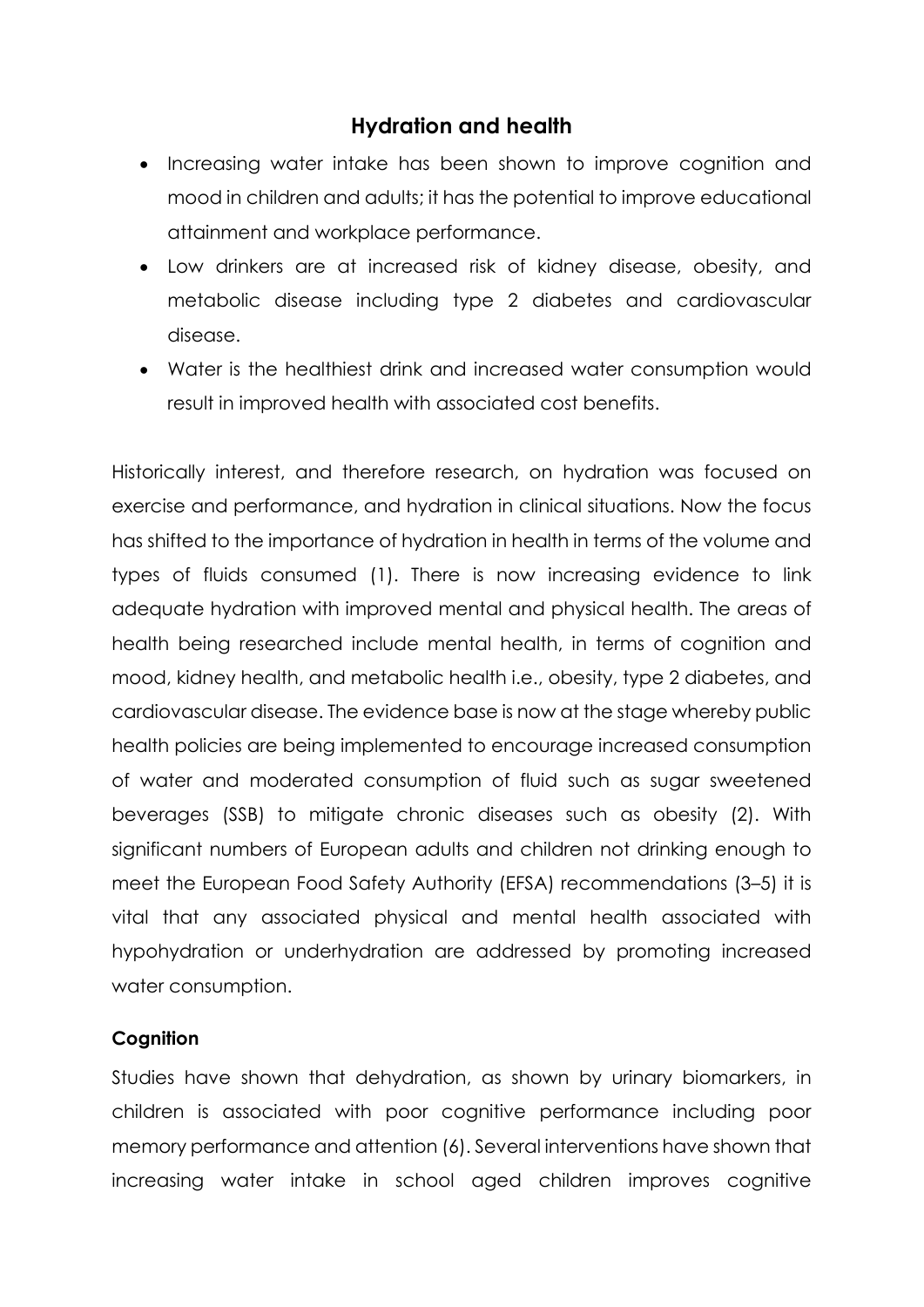performance (7–9). This is especially important as several studies have shown that children are frequently dehydrated in the morning when they arrive at school (10,11). Given that children spend up to half of their waking hours at school it is disturbing that a recent study has shown that children consume only 14% of their total fluid intake at school (12). A toolkit developed by the European Commission (13) is available to help promote water consumption in schools however, while the toolkit offers clear guidance on interventions it is essential that this is supported and implemented throughout schools in Europe to optimise children's performance at school.

There is significantly more evidence of the negative effect of dehydration on cognition in adults with a recent meta-analysis showing poorer attention, executive function and motor coordination in dehydrated adults (14). Adequate hydration has also been to improve mood (15–17). Clearly it is important to optimise people's mental health for their own well-being but also in the workplace. Poor cognition will affect workplace performance (18) and may offset potential risks due to poor attention for example while operating machinery. The recent COVID pandemic has necessitated heath workers wearing person protective equipment for long periods often sweating excessively and with limited opportunities to drink. Maintaining good hydration is essential to prevent decreased cognitive performance and tiredness in this essential part of the workforce (19).

## **Kidney health**

Chronic kidney disease (CKD) (20), renal stones (21) and urinary tract infections (22) represent significant burdens in terms of health and well-being and, financial costs. For example, the incidence and prevalence of kidney stones is increasing in Europe (21); this is accompanied by significant costs (23). There is clear evidence to show that increasing water intake inhibits the formation of stone forming crystals in the kidneys thereby preventing both primary and recurrent incidences of kidney stones (24–26). The European Association of Urology (27) now recommend increasing the volume of water drunk for the secondary prevention of kidney stones. The increase in obesity and type 2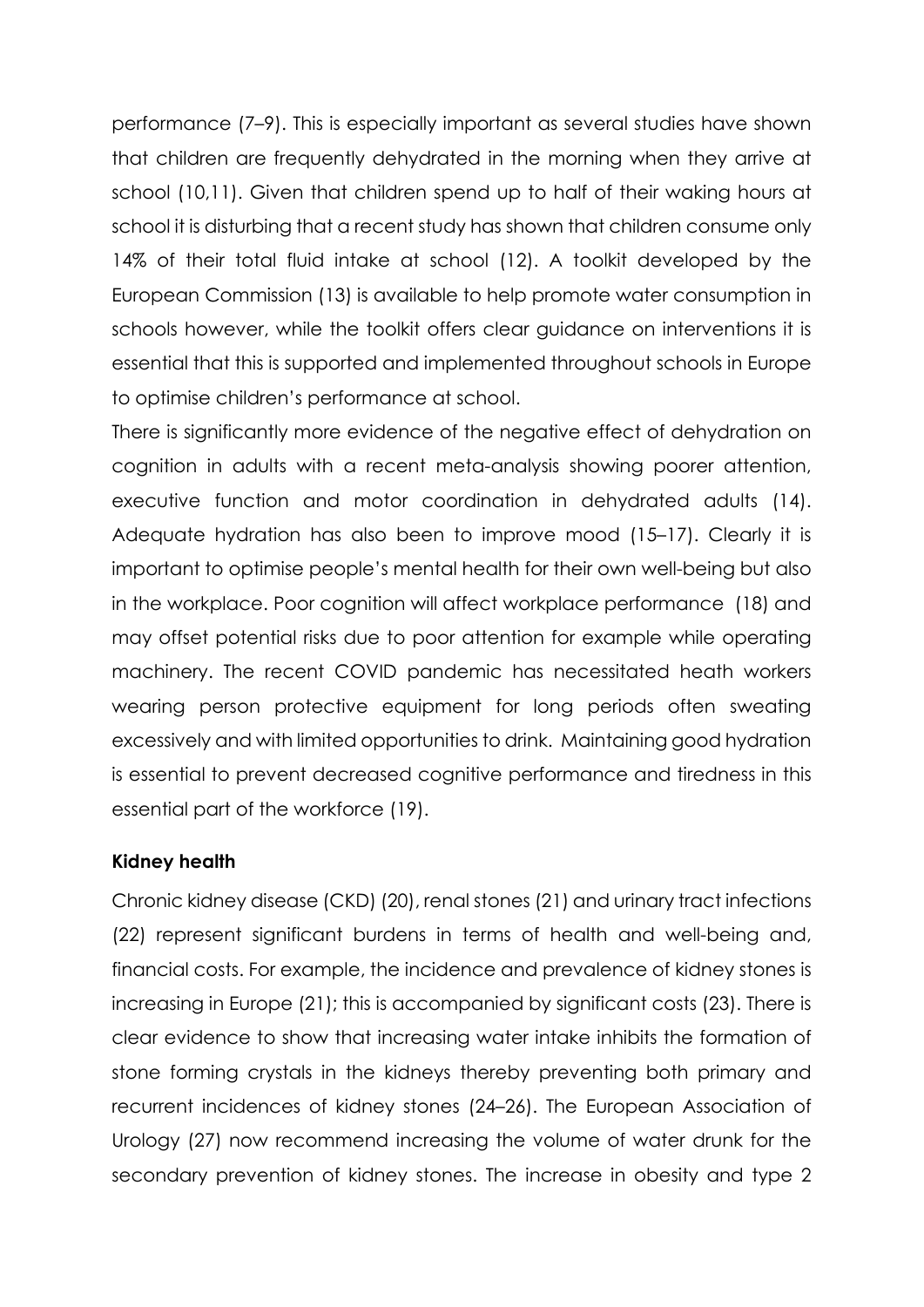diabetes in Europe is accompanied by an increase in the prevalence of CKD and kidney stones. While obesity is difficult to prevent and manage increasing water intake appears to be an easy and cost-effective way of ameliorating the associated kidney disease to an important degree. Cross sectional studies have shown high water/fluid intakes may reduce the risk of chronic kidney disease (CKD) by up to 50% (28). Similarly cohort studies showed that high water intake is protective of kidney function (29). Currently studies are being conducted to establish whether or not increasing water intake can prevent the progression of disease in patients with CKD (30). Urinary tract infections constitute over half of primary care consultations and are the most common health care acquired infection in Europe (22). Anecdotally health advice has always been to increase water intake by increasing water intake although until recently there was a paucity of evidence to support this. However, a recent randomised controlled trial has shown that increasing water intake significantly decreased the risk of a recurrent infection (31). It is important that health policies reflect the research to ensure that the public are aware of the benefits of drinking water to mitigate these kidney disorders and thereby reduce health costs.

### **Metabolic diseases**

Adults can maintain body water volume a wide range of intakes including low intakes. However, it has been suggested that low drinkers are underhydrated (32,33) with associated increases in vasopressin (AVP) (34–36); a hormone that is integral to water regulation in the body. High circulating AVP levels have been associated with an increased risk of metabolic disease including obesity, type 2 diabetes, and cardiovascular disease (32,37). In addition to these chronic disease an analysis of a large national sample recently showed that underhydration was a high mortality rate (38). Given that significant numbers of European adults and children do not drink enough to meet the recommended adequate intake levels it is likely that many will be low drinkers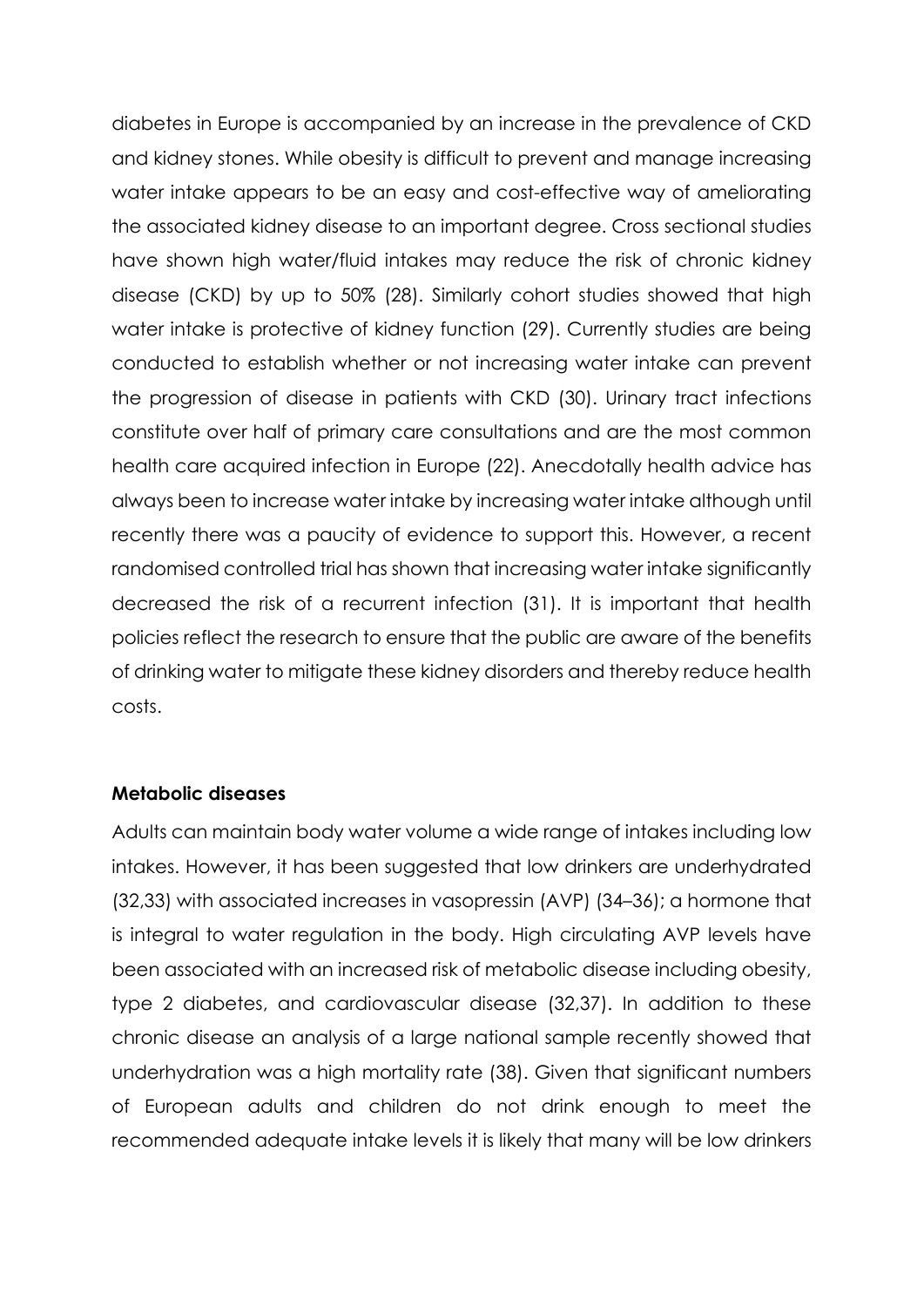and at risk of metabolic disease. This may be addition to those people with increased risk of metabolic disease due to regular consumption of SSB.

## **Types of fluids**

While all fluid intakes can be included in total daily intake water is the healthiest and usually the cheapest way to stay hydrated. For example, it has been shown that a water and milk-based drinking pattern is associated with better hydration compared with a pattern that has regular SSB and other drinks instead of water (39). As obesity prevalence increases it is important to consider the amount of energy in drinks including fruit juices and SSB. Adult surveys in seven European countries have shown that energy intake from drinks in each country exceeded the WHO recommendation of <10% energy from free sugars (3). The consumption of SSB is linked to an increased risk of obesity, type 2 diabetes and cardiovascular disease (40). Systematic reviews have shown a dose response of drinking SSB for coronary heart disease, type 2 diabetes and hypertension (41–43). With increasing obesity, and associated non communicable diseases, in Europe it is important to consider the role that healthy hydration may play in mitigating these health conditions. Water is both natural and calorie free; the promotion of increased water consumption would result in improved health with associated cost benefits

## **Summary**

Being well hydrated is clearly beneficial in terms of both mental and physical health. Encouraging good hydration and healthy drinking habits, with appropriate campaigns aimed at changing drinking behaviour, would undoubtedly result in health benefits and increased performance and safety at school and in the workplace. Increasing fluid intake in low drinkers, of which there are many in Europe, is likely to reduce metabolic disease and kidney disease. This would then reduce health costs for healthcare providers and improve health and quality of life in individuals. Indeed, it has been estimated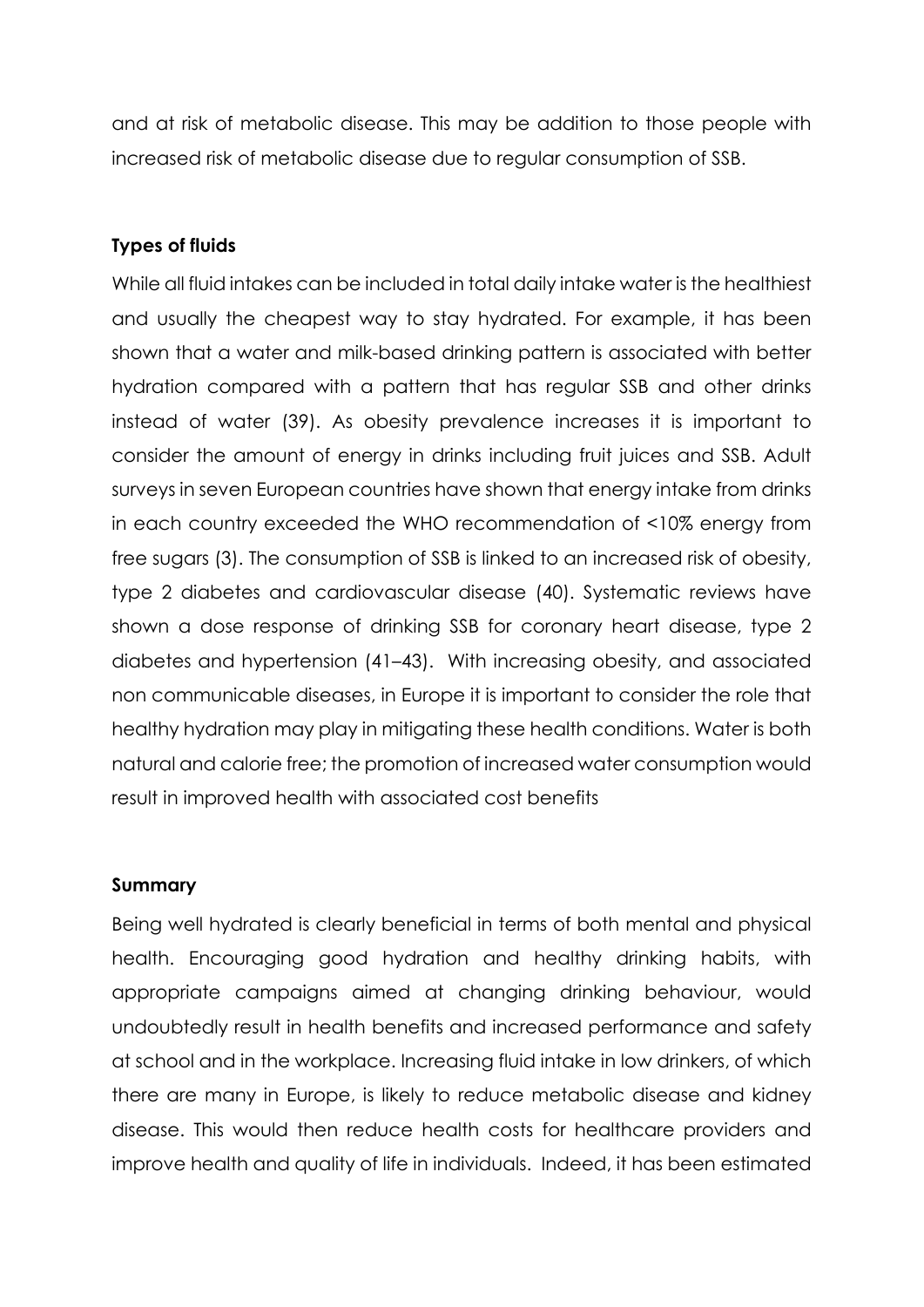that if 100% of the population drank 2 litres of water a day it would save over 250 million Euros per year; if 25% were compliant the savings would still be substantial (44). It is a simple message to increase water intake but requires significant support from authorities and changes in policies to facilitate such behaviour.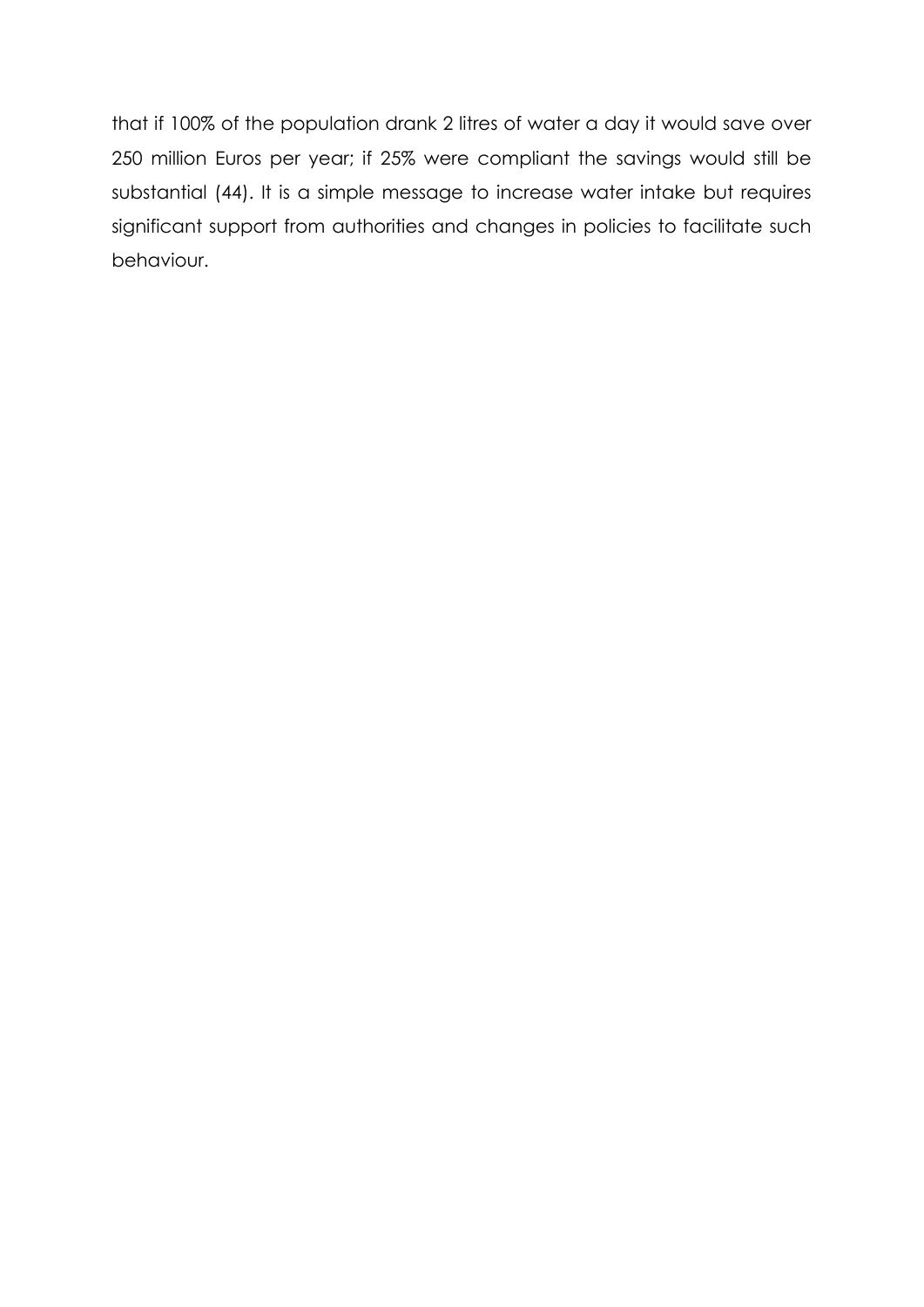#### **References**

- 1. Perrier ET. Shifting Focus: From Hydration for Performance to Hydration for Health. Ann Nutr Metab [Internet]. 2017;70(1):4–12.
- 2. Blake MR, Lancsar E, Peeters A, Backholer K. The effect of sugar-sweetened beverage price increases and educational messages on beverage purchasing behavior among adults. Appetite. 2018;126:156–62.
- 3. Ferreira-Pêgo C, Guelinckx I, Moreno LA, et al. Total fluid intake and its determinants: cross-sectional surveys among adults in 13 countries worldwide. Eur J Nutr. 2015;54(2):35– 43.
- 4. Iglesia I, Guelinckx I, De Miguel-Etayo PM, et al. Total fluid intake of children and adolescents: cross-sectional surveys in 13 countries worldwide. Eur J Nutr. 2015;54:57-67.
- 5. EFSA. Scientific Opinion on Dietary Reference Values for water. EFSA J. 2010;8(3):2–3.
- 6. Pross N. Effects of Dehydration on Brain Functioning: A Life-Span Perspective. Ann Nutr Metab. 2017;70(Suppl1):30–6.
- 7. Edmonds CJ, Burford D. Should children drink more water?. The effects of drinking water on cognition in children. Appetite. 2009;52(3):776–9.
- 8. Khan NA, Westfall DR, Jones AR, et al. A 4-d Water Intake Intervention Increases Hydration and Cognitive Flexibility among Preadolescent Children. J Nutr. 2019;149(12):2255–64.
- 9. Benton D, Burgess N. The effect of the consumption of water on the memory and attention of children. Appetite. 2009;53(1):143–6.
- 10. Bonnet F, Lepicard EM, Cathrin L, et al. French Children Start Their School Day with a Hydration Deficit. Ann Nutr Metab. 2012;60(4):257–63.
- 11. Michels N, Van den Bussche K, Vande Walle J, De Henauw S. Belgian primary school children's hydration status at school and its personal determinants. Eur J Nutr. 2017;56(2):793–805.
- 12. Morin C, Gandy J, Moreno LA, et al. A comparison of drinking behavior using a harmonized methodology (Liq.In<sup>7</sup>) in six countries. Eur J Nutr. 2018;57:101-112.
- 13. Storcksdieck Genannt Bonsmann S, Mak TN, Caldeira S, Wollgast J. How to promote water intake in schools: A toolkit. Acta Paediatr Int J Paediatr. 2016;106:34.
- 14. Wittbrodt MT, Millard-Stafford M. Dehydration Impairs Cognitive Performance: A Metaanalysis. Med Sci Sports Exerc. 2018;50(11):2360–8.
- 15. Pross N, Demazières A, Girard N, et al. Effects of changes in water intake on mood of high and low drinkers. PLoS One. 2014;9(4).
- 16. Suh H, Lieberman HR, Jansen LT, Colburn AT, et al. Cellular dehydration acutely degrades mood mainly in women: a counterbalanced, crossover trial. Br J Nutr. 202;125:1092-1100. e
- 17. Pross N, Demazieres A, Girard N, et al. Influence of progressive fluid restriction on mood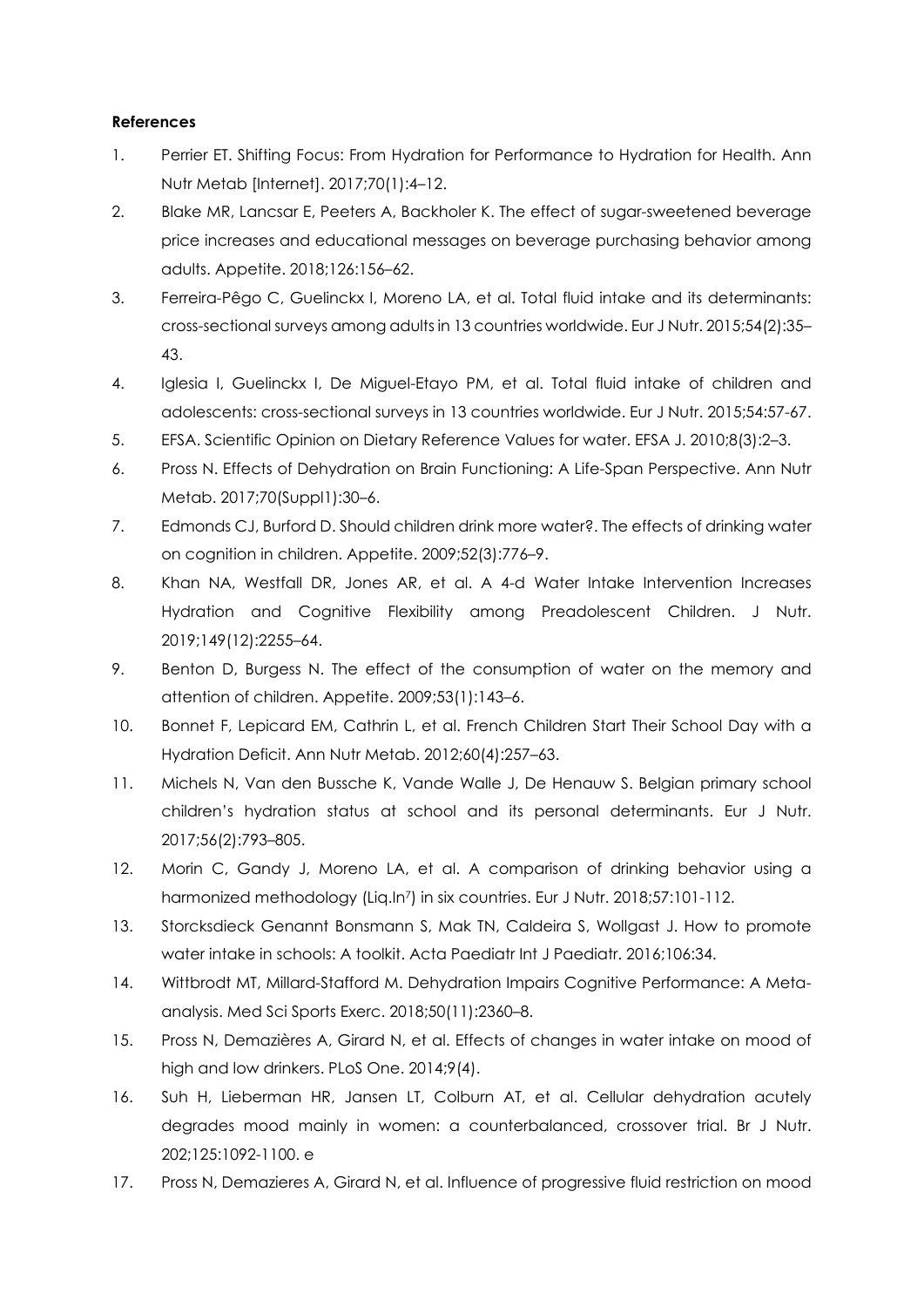and physiological markers of dehydration in women. Br J Nutr. 2013;109:313–21.

- 18. Kenefick RW, Sawka MN. Hydration at the work site. J Am Coll Nutr. 2007;26(5):597S-603S.
- 19. Mustofa ND, Sabdullah PHK, Fajardo ASVS, et al. Hydration and nutrition concerns among healthcare workers on full personal protective equipment (PPE) in Covid-19 wards. Clin Nutr ESPEN. 2020;40:616.
- 20. Bikbov B, Purcell CA, Levey AS, et al. Global, regional, and national burden of chronic kidney disease, 1990–2017: a systematic analysis for the Global Burden of Disease Study 2017. Lancet. 2020;395(10225):709–33.
- 21. Osther PJS. Epidemiology of Kidney Stones in the European Union. In: Talati J., Tiselius HG., Albala D. YZ, editor. Urolithiasis [Internet]. London: Springer London; 2012. p. 3–12.
- 22. Medina M, Castillo-Pino E. An introduction to the epidemiology and burden of urinary tract infections. Ther Adv Urol]. 2019;11(6):175628721983217.
- 23. Canvasser NE, Alken P, Lipkin M, et al. The economics of stone disease. World J Urol. 2017;35(9):1321–9.
- 24. De La Guéronnière V, Le Bellego L, Jimenez IB, et al. Increasing water intake by 2 liters reduces crystallization risk indexes in healthy subjects. Arch Ital di Urol e Androl. 2011;83(1):43–50.
- 25. Kavouras SA, Suh HG, Vallet M, et al. Urine osmolality predicts calcium-oxalate crystallization risk in patients with recurrent urolithiasis. Urolithiasis. 2021;49:399-405.
- 26. Xu C, Zhang C, Wang XL, et al. Self-fluid management in prevention of kidney stones: A PRISMA-compliant systematic review and dose-response meta-analysis of observational studies. Med (United States). 2015;94(27):e1042.
- 27. Türk C, Neisius A, Petrik A, et al. EAU Guidelines on Urolithiasis. Eur Assoc Urol Available at https://uroweb.org/guideline/urolithiasis/ Accessed Octber 2021.
- 28. Strippoli GFM, Craig JC, Rochtchina E, Flood VM, Wang JJ, Mitchell P. Fluid and nutrient intake and risk of chronic kidney disease. Nephrology. 2011;16(3):326–34.
- 29. Sontrop JM, Dixon SN, Garg AX, et al. Association between water intake, chronic kidney disease, and cardiovascular disease: A cross-sectional analysis of NHANES data. Am J Nephrol. 2013;37:434–42.
- 30. Clark WF, Sontrop JM, Huang S-H, et al Hydration and Chronic Kidney Disease Progression: A Critical Review of the Evidence. Am J Nephrol. 2016;43(4):281–92.
- 31. Hooton TM, Vecchio M, Iroz A, Tack I, Dornic Q, Seksek I, et al. Effect of Increased Daily Water Intake in Premenopausal Women with Recurrent Urinary Tract Infections: A Randomized Clinical Trial. JAMA Intern Med. 2018;178(11):1509–15.
- 32. Perrier ET, Armstrong LE, Bottin JH, et al. Hydration for health hypothesis: a narrative review of supporting evidence. Eur J Nutr. 2020;60:1167-1180.
- 33. Kavouras SA. Hydration, dehydration, underhydration, optimal hydration: are we barking up the wrong tree? Eur J Nutr. 2019;58(2):471–3.